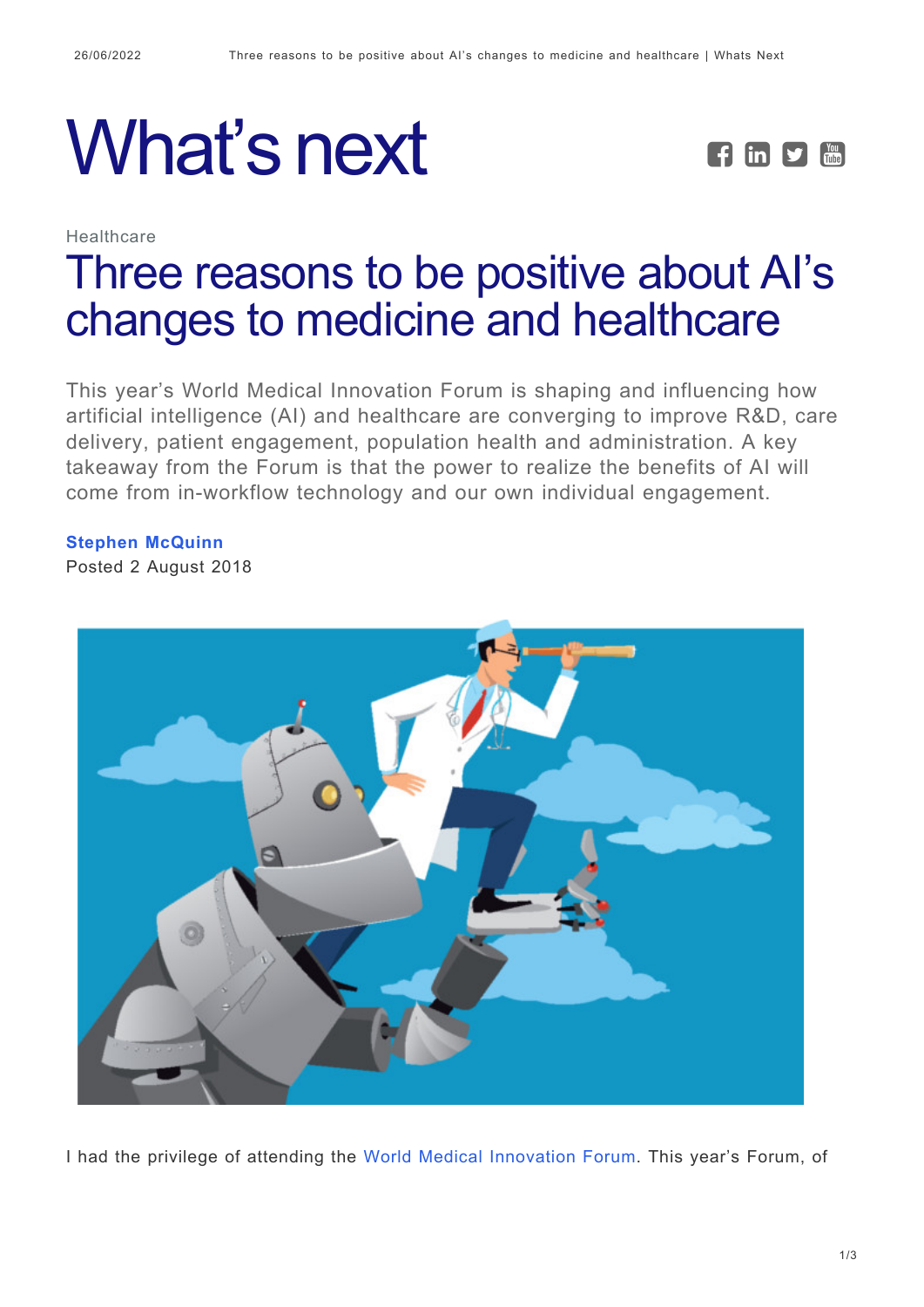course, focused heavily on the advancements and opportunities of AI in healthcare, something in which we at Nuance are deeply invested.

From discussions around how ambient intelligence with real-time, AI-driven information and analytical recommendations offer an opportunity to [improve clinical documentation,](https://www.nuance.com/en-gb/healthcare/clintegrity.html) to the necessity that AI technology must fit into the everyday physician workflow, I walked away from the Forum with heightened optimism and an excitement borne of a deeper understanding for how we will realize the benefits of AI.

That excitement comes from seeing AI and healthcare not as an incomprehensible, complex mix of technology, science and market forces, but as something that is very much in our power to create, shape, use and direct.

AI *gives* us power; it amplifies our abilities to accomplish more.

The ultimate success of AI, however, will come from shifting our thinking – realizing that AI is not an abstraction happening to us, but instead something that is as personal, tangible and as much in our control as driving a car. Because the reality is that AI will be as regular and integral to our daily workflows and personal lives as a laptop, a phone or even a coffee maker are today. And, it will be driven by our needs and expectations for what we want it to do for us.

Overall, presenters at the Forum made it abundantly clear that AI already is changing medicine and healthcare—and that's something we should be aware of and positive about. Here are three reasons why:

1. Population health management – Society wants to consume more healthcare than it wants to pay for, which has created cost pressures on the system that have the potential to constrain innovation. And yet, because AI depends on vast amounts of data, which healthcare institutions certainly have available, we can seize the opportunity to harness the power of this data and, with the right data training strategies, apply it to population health management.

2. Physicians can do more with less – Nuance has always focused on making clinicians more productive, getting more time back in the day to focus on patient care. Our [AI-powered virtual](https://whatsnext.nuance.co.uk/healthcare/mission-driven-innovation/) [assistant a](https://whatsnext.nuance.co.uk/healthcare/mission-driven-innovation/)lready features conversational capabilities that are a catalyst for change and advancement. But because AI is the greatest technology force of our time with the ability to help individuals achieve super-human results, even writing software that humans cannot write ourselves, (as NVIDIA's Jensen Huang stated during his Fireside chat), so much more can be done. Another way to put it is that each of us can and will do so much more with AI.

3. A decade of advancement – We have only just begun to scratch the surface of what's possible when we infuse AI-driven solutions. The next decade is an opportunity for extraordinary advancement. Dedicated research teams will not only reveal incremental innovation in this space, they have the responsibility to properly guide AI to do the right things, and great things. And when you consider the important work already happening with open, democratic AI platforms, as well as academic institutions, we all can look forward to what's coming next, and how we can partner with these organizations to deliver on the promise of AI.